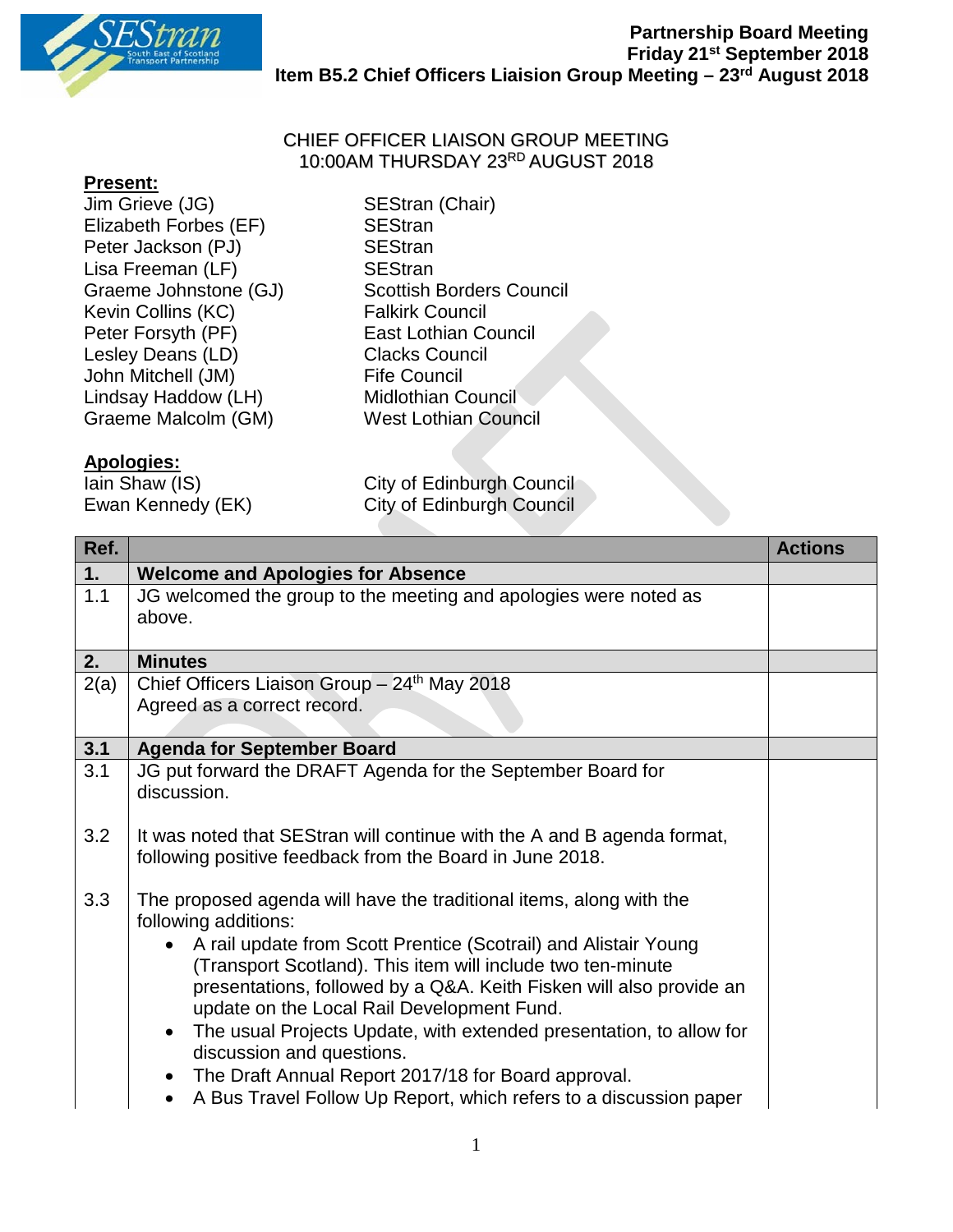|                  | that was presented to the Board in June.<br>SEStran's Transport (Scotland) Bill consultation response,                                                                                                                                                                      |           |
|------------------|-----------------------------------------------------------------------------------------------------------------------------------------------------------------------------------------------------------------------------------------------------------------------------|-----------|
| 4.               | presented by LF.<br><b>Financial Reports</b>                                                                                                                                                                                                                                |           |
| (a)              | <b>Audited Accounts 2017/18</b>                                                                                                                                                                                                                                             |           |
|                  | JG gave verbal updates on the financial reports in IS's absence.                                                                                                                                                                                                            |           |
|                  | It was advised that the Audited Accounts for 2017/18 will be presented to<br>the P&A Committee and the Board.                                                                                                                                                               |           |
|                  | It is anticipated that there will be some minor presentational changes<br>following External Audit's review, however, these changes are likely to be<br>minor.                                                                                                              |           |
| (b)              | <b>Finance Officer's Report</b><br>It is anticipated that this report will present a financial outturn forecast<br>within budget for 2018/19. This report will be presented to the Board on<br>21 <sup>st</sup> September.                                                  |           |
| 5.               | <b>External Auditor's Report</b>                                                                                                                                                                                                                                            |           |
| $\overline{5.1}$ | The External Auditors report has raised issues relating to Governance<br>matters.                                                                                                                                                                                           |           |
|                  | These matters will be addressed over the next couple of days.                                                                                                                                                                                                               |           |
|                  |                                                                                                                                                                                                                                                                             |           |
|                  | It was noted that the External Auditor's Report is yet to be completed.                                                                                                                                                                                                     |           |
| 6.               | <b>Projects Update</b>                                                                                                                                                                                                                                                      |           |
| 6.1              | JG presented the report, which informed the Officers of SEStran's project<br>updates, focusing on the changes within SEStran's RTPI project.                                                                                                                                |           |
| 6.2              | These changes relate to First Bus and Stagecoach wanting to reinstate the<br>original SEStran RTPI system, after withdrawing from the system in May<br>this year. This is following technical difficulties that have resulted from<br>withdrawing from the original system. |           |
| 6.3              | It was also noted that SEStran are keen to integrate the Borders Buses into<br>the RTPI system.                                                                                                                                                                             |           |
| 6.4              | SEStran's engagement with City of Edinburgh Council, in the development<br>of a future content management system was also highlighted.                                                                                                                                      |           |
| 6.5              | LD asked for SEStran's, Keith Fisken, to provide her with an update on the<br>possibility of inputting RTPI screens in Clackmannanshire.                                                                                                                                    | <b>KF</b> |
| 6.5              | A discussion was then had about the future of smart ticketing in Scotland.                                                                                                                                                                                                  |           |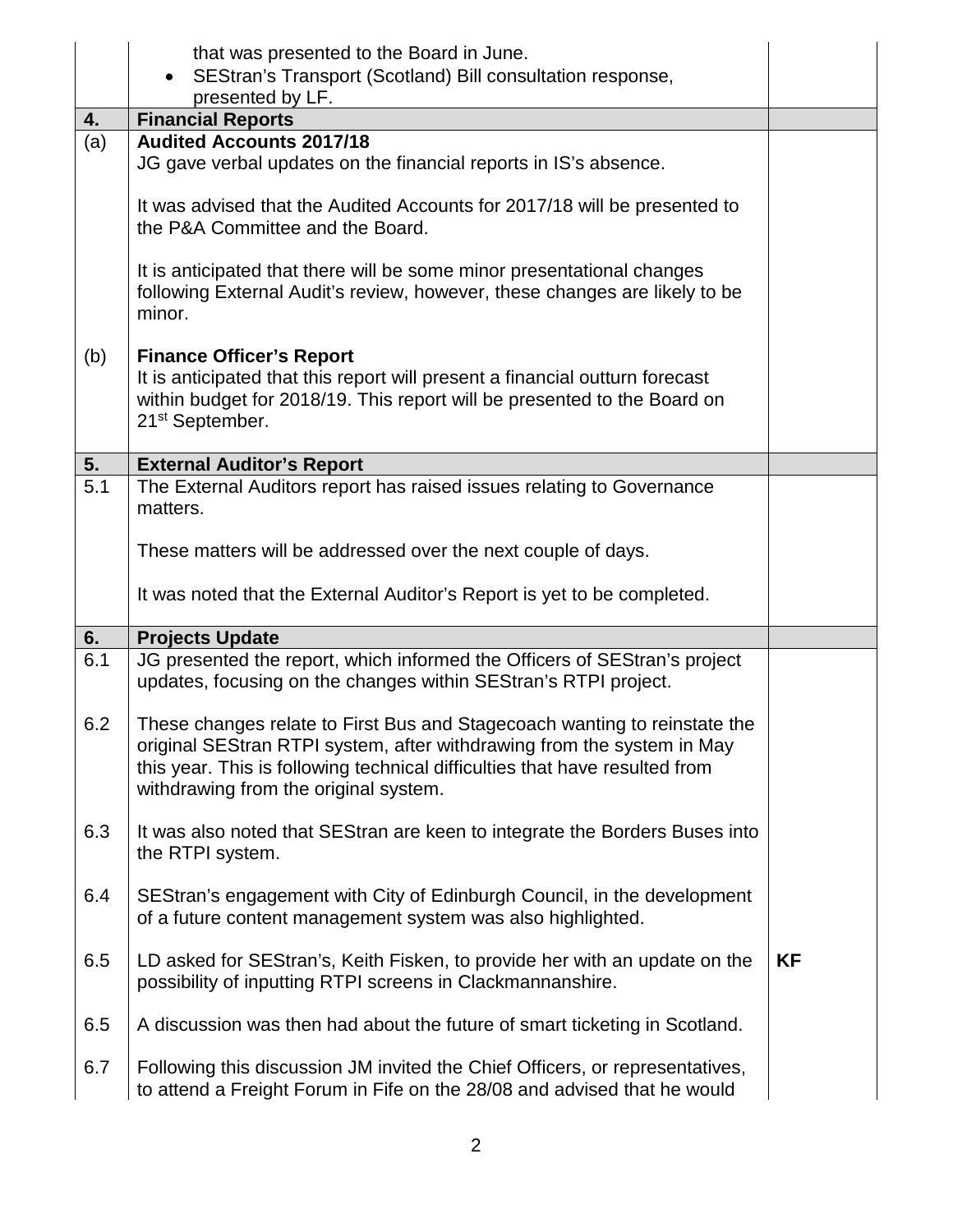|      | sent out details.                                                                                                                                                                                                            |    |
|------|------------------------------------------------------------------------------------------------------------------------------------------------------------------------------------------------------------------------------|----|
| 7.   | <b>Draft Annual Report</b>                                                                                                                                                                                                   |    |
| 7.1  | JG advised the Chief Officers that a first draft of the report was underway                                                                                                                                                  |    |
|      | and would be presented to the Board for approval on the 21 <sup>st</sup> September.                                                                                                                                          |    |
| 8.   | <b>Intelligent Centralisation</b>                                                                                                                                                                                            |    |
| 8.1  | JG headed the discussion which focused on generating a possible<br>framework for intelligent centralisation. It was agreed that the focus would<br>remain on centralising data gathering, both locally and regionally.       |    |
| 8.2  | It was agreed that LF would circulate a template to the Chief Officers, for<br>inputting answers to various questions relating to traffic data collection.<br>This document will then be used to generate a draft framework. | LF |
| 9.   | <b>NTS2 Update</b>                                                                                                                                                                                                           |    |
| 9.1  | JG gave a verbal update on the review, which indicated that various<br>working groups are still gathering relevant data.                                                                                                     |    |
|      | It was also highlighted that regional governance is a topic for discussion<br>within the strategy.                                                                                                                           |    |
|      | Work on the strategy is progressing, with the aim for completion next year.                                                                                                                                                  |    |
| 10.  | <b>Rail Update</b>                                                                                                                                                                                                           |    |
| 10.1 | JG advised the Chief Officers that Keith Fisken would be presenting the<br>September Board with updates on the LRDF, alongside presentations from<br>Scott Prentice and Alistair Young.                                      |    |
| 11.  | <b>RTS Monitoring</b>                                                                                                                                                                                                        |    |
| 11.1 | LF presented this report, which highlighted potential monitoring strategies<br>for SEStran's RTS.                                                                                                                            |    |
| 11.2 | The review proposed a new monitoring framework for discussion, which<br>provided a clearer/more practical system.                                                                                                            |    |
| 11.3 | LF asked the Officers to provide feedback/comments on the report.                                                                                                                                                            |    |
| 12.  | <b>Bus Travel - Follow up report</b>                                                                                                                                                                                         |    |
| 12.1 | JG presented the report which highlights the discussion points raised<br>following a presentation/discussion of the Bus Travel Discussion Paper to<br>the Partnership Board in June 2018.                                    |    |
| 12.2 | The report concluded with the proposed action of SEStran holding a<br>meeting with Bus Operators to follow up on the discussion points raised.<br>This meeting is expected to take place in Autumn 2018.                     |    |
| 13.  | <b>Active Travel Update</b>                                                                                                                                                                                                  |    |
| 13.1 | PJ presented the report which provided the Officers with an update on                                                                                                                                                        |    |